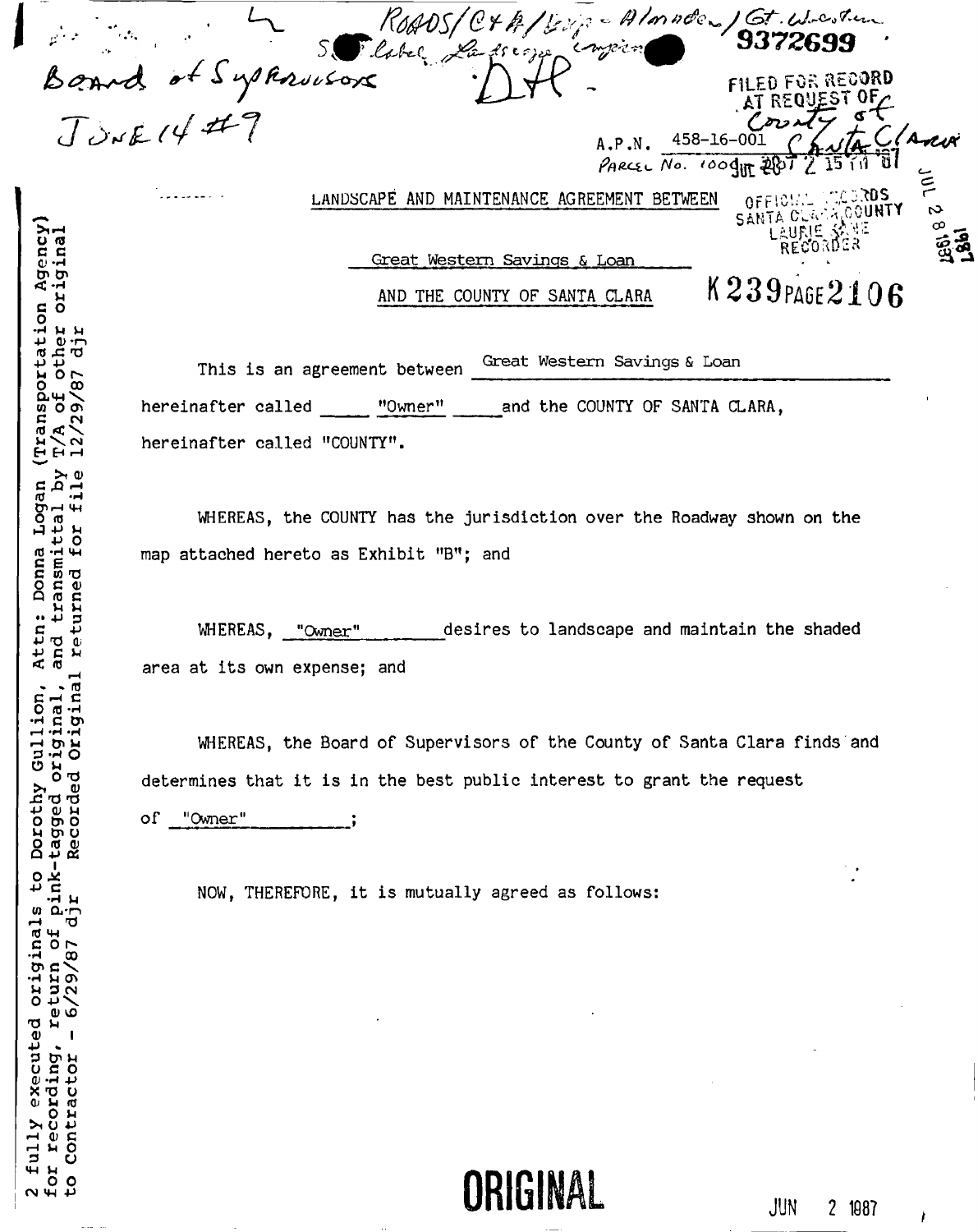# 1. AGREEMENT BINDING ON SUCCESSORS IN INTEREST  $K239$ PAGE $2107$

This agreement is an instrument affecting the title or possession of the real property described in Exhibit A. All the terms, covenents and conditions herein imposed shall be binding upon and inure to the benefit of the successors in interest of Owner, Upon the sale or division of the property described in Exhibit A the terms of this agreement shall apply separately to each parcel and the owner of each parcel shall succeed to the obligations imposed on Owner by this agreement.

2. COUNTY hereby grants permission to "Owner" to landscape and maintain the shaded area on the attached Exhibit "B".

3. "Owner" shall assume the defense and agree to save harmless and indemnify COUNTY, its officers and employees from any liability for injury, death, loss, accident or damage to any persons or property arising out of the use of said shaded area for landscaping purposes.

4. "Owner" hereby agrees at its own expense to landscape and maintain the shaded area, that said landscaping shall be kept trim and shall not interfere with sight clearance for traffic on adjacent roadways, and that said landscaping shall not, in the judgement of the Road Commissioner, become a public eyesore.

5. In the event Owner fails to maintain any landscaping required to be maintained under this Agreement, County may, at its option, maintain the landscaping and collect all the costs from the owner.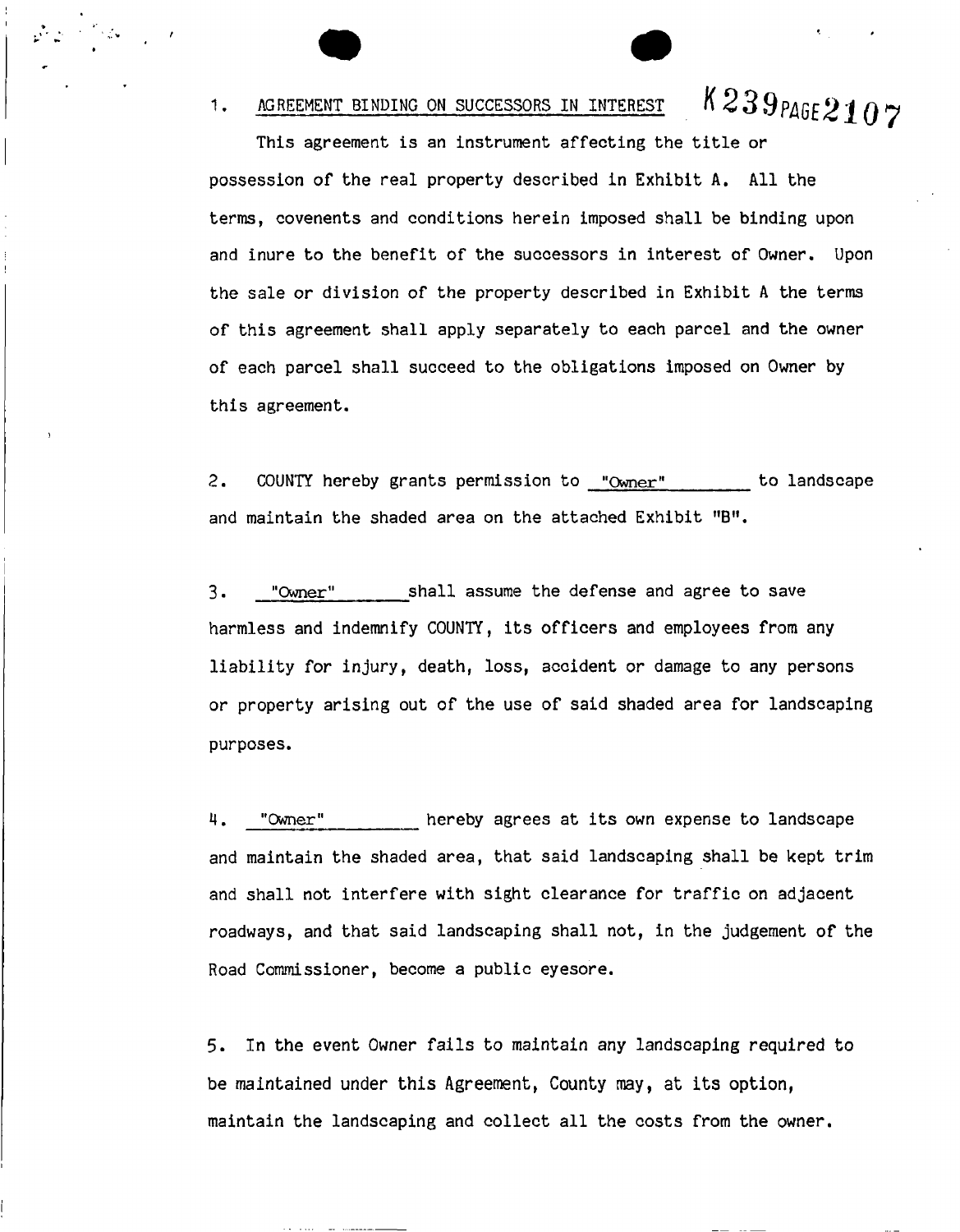|       | <b>STATE OF CALIFORNIA</b>                                                                                                                                     | K239 FAGE 2108                                                                                                                                                  |  |
|-------|----------------------------------------------------------------------------------------------------------------------------------------------------------------|-----------------------------------------------------------------------------------------------------------------------------------------------------------------|--|
|       | Alameda<br>55.<br>, COUNTY OF_                                                                                                                                 | (INDIVIDUAL)                                                                                                                                                    |  |
|       | <u>April</u><br>On this $3rd$<br>day of<br>Steve Mitchell<br>County, personally appeared_                                                                      | 19 87before me, the undersigned, a Notary Public in and for said                                                                                                |  |
|       |                                                                                                                                                                |                                                                                                                                                                 |  |
| HERE  | personally known to me, or proved to me on the basis of satisfactory evidence<br>to be the person(s) whose name(s) is/are subscribed to the within instrument, |                                                                                                                                                                 |  |
|       | executed the same.                                                                                                                                             |                                                                                                                                                                 |  |
| STAPL | Witness my hand and official seal.<br>Notary Public in and for said County and State                                                                           | こへいへいひ へいいん<br>OFFICIAL SEAL<br>DIANNA C. PUMFORD<br>NOTARY PUBLIC - CALIFORNIA<br>ALAMEDA COUNTY<br>My commission expires June 2. 1989<br>しんにょう ス・モース にっぽんはんせん |  |
|       | Dianna C. Pumford<br>Name (Typed or Printed)                                                                                                                   | (This area for official notarial seal)                                                                                                                          |  |
|       | 3403 (R6/82)1                                                                                                                                                  |                                                                                                                                                                 |  |

STATE OF CALIFORNIA

COUNTY OF SANTA CLARA

87 DIANNE MCKENNA On this 2ND day of June, in the year<br>Deputy Clerk of the Board, personally appeared in the year known to be the Chairperson of the Board of Supervisors pf the County of Santa Clara and known to me to be the person, who executed the within statement on behalf of said political subdivirsion and acknowledged to me that he/she executed the same statement.

 $ss.$ 

56. **STAthe Board** Deputy<sup>(5)</sup> POACH ם ל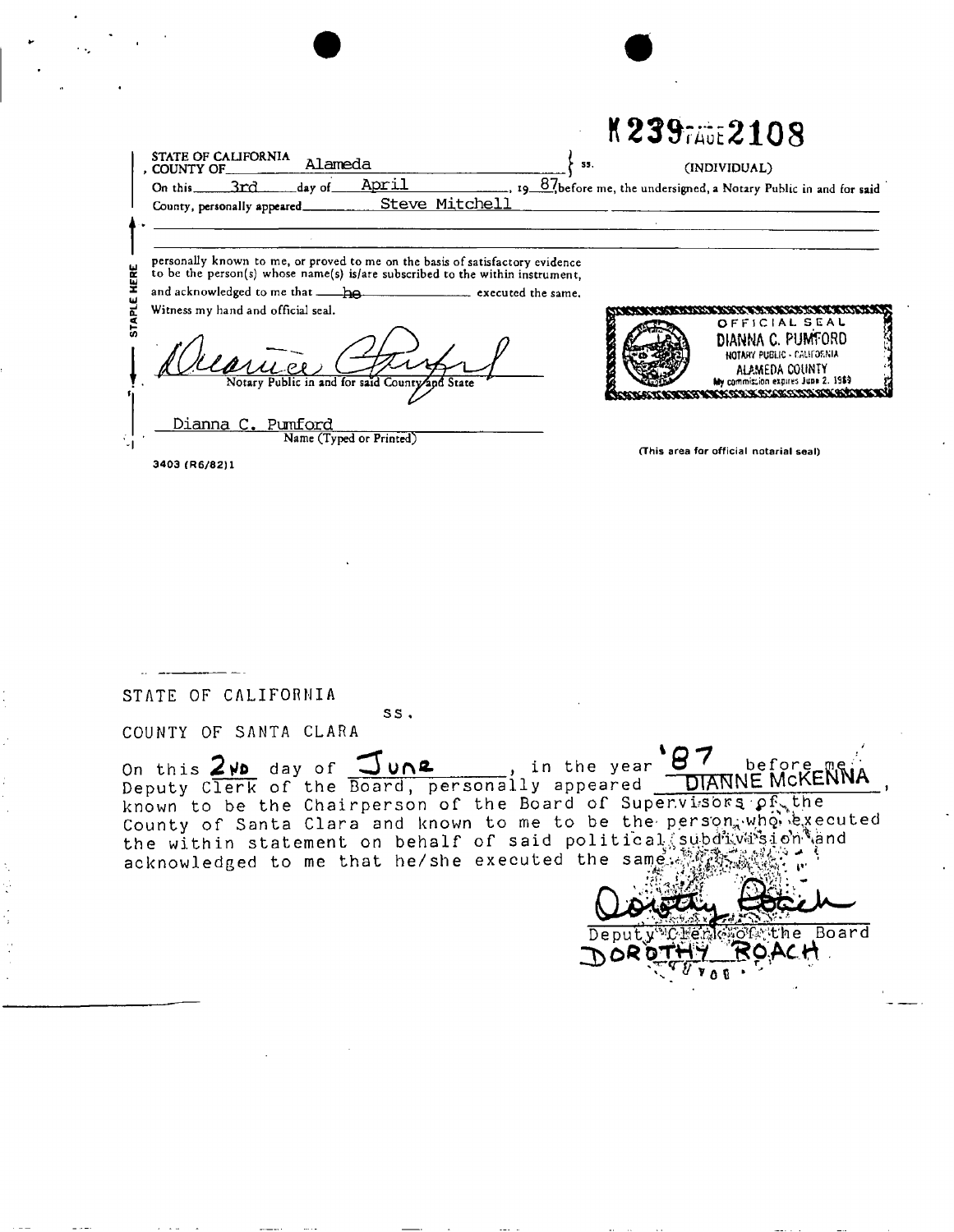6. COUNTY reserves the right to rescind the permission granted herein upon the giving of a sixty (60) day written notice to "Owner"

7. Any notices required to be sent under the terms of this agreement shall be addressed as follows:<br>To COUNTY: Propert

Property Division County of Santa Clara Transportation Agency 1555 Berger Drive, Room 205 San Jose, CA 95112

| Great Western Savings & Loan |
|------------------------------|
| Branch Development           |
| 7600 Dublin Blvd.            |
| Dublin, CA 94568             |
| $(415)727 - 4933$            |
|                              |

Page 3 - Landscape Agreement, A.P.N.

| N.: 458-16-001 |                 |
|----------------|-----------------|
|                |                 |
| By:            | 'Steve Mitchell |

Ā

**• K 239** PAGE **210 9** 

Title: Regional Manager

THIS SPACE FOR NOTARY FORM

Executed this date: **JUN 2 1987** 

DONALD M. RAINS, *Qlerk* Board of Supervisors bla

APPROVED AS TO FORM AND LEGALITY:

'Deputy County Counsel

*(* 

WPDW04

×.

 $\mathbf{r}$ 

Ý

 $\mathbf{r}$ 

COUNTY OF SANTA CLAI

Chairperson, Board of Supervisors DIANNE McKENNA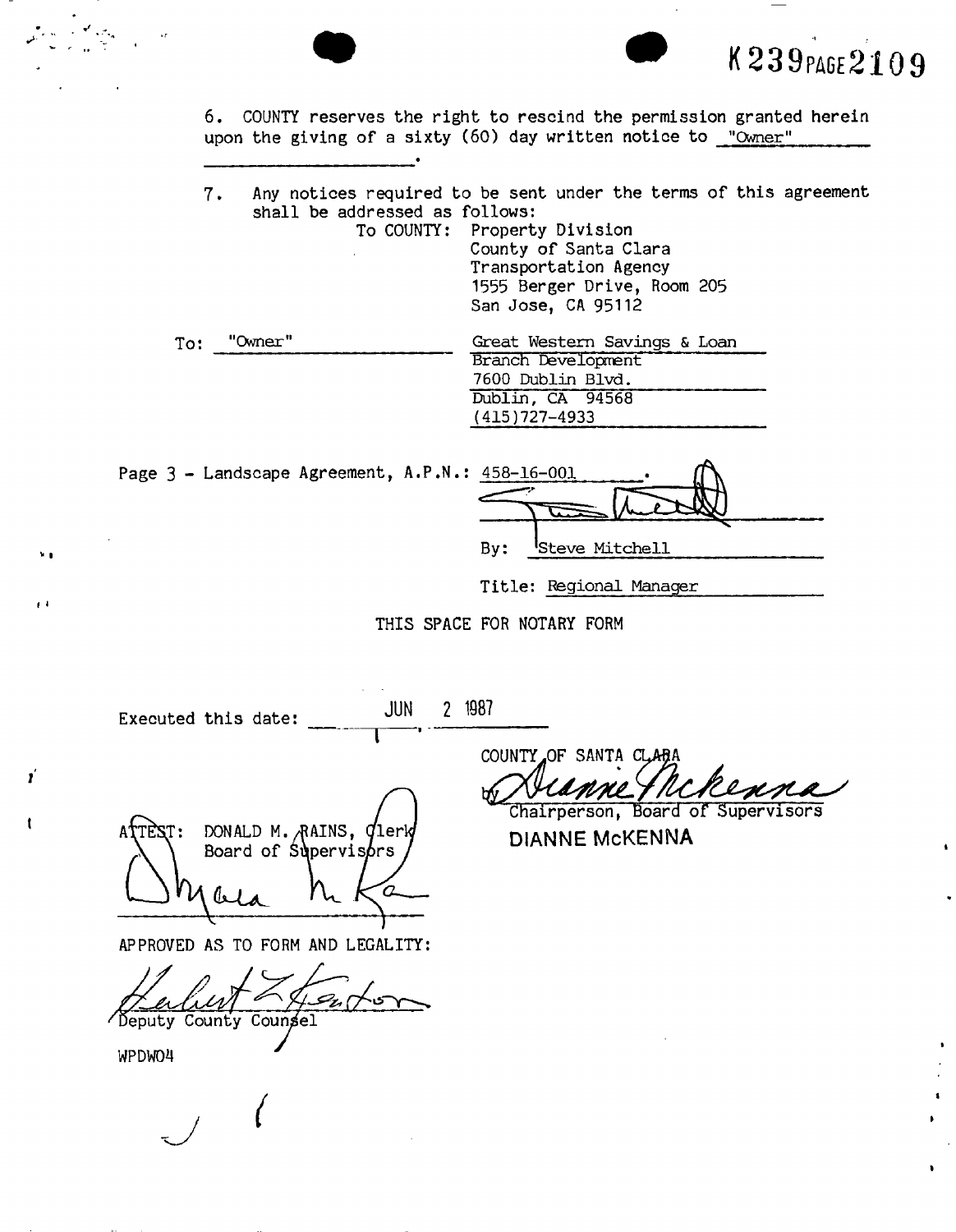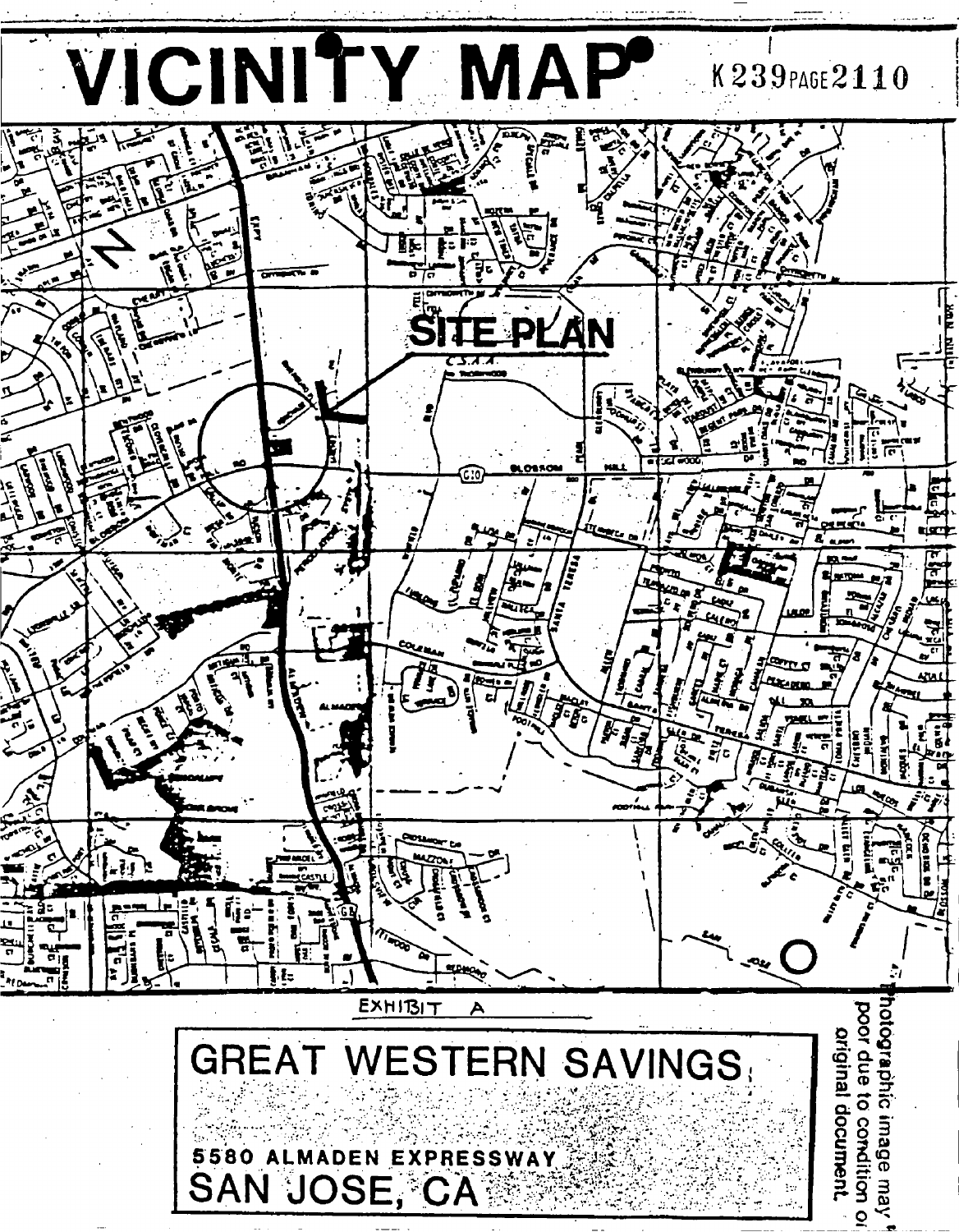|                          | $\vec{A}$                                                            |                                                                             | 415<br>È<br>リスイエー<br>CAMPN)<br>⇜<br><b>Bolynom</b><br>Äή                                                        |                   |
|--------------------------|----------------------------------------------------------------------|-----------------------------------------------------------------------------|-----------------------------------------------------------------------------------------------------------------|-------------------|
|                          | G<br>জ্<br>Φ                                                         |                                                                             | $\mathcal{I}_{\mathcal{I},\mathcal{V}}$<br>FEES<br>1                                                            |                   |
|                          | a<br>ş                                                               |                                                                             | Ĵ,<br>$\sigma$                                                                                                  |                   |
|                          |                                                                      |                                                                             | Œ,<br>ボ<br>一方<br>z                                                                                              |                   |
|                          | ٤<br>⊛                                                               |                                                                             | ्द्र<br>श्री                                                                                                    |                   |
|                          | ana<br>37                                                            |                                                                             | $\frac{1}{2}$<br>9                                                                                              |                   |
|                          | ₩                                                                    |                                                                             | ぶみ<br>AATENCE                                                                                                   |                   |
|                          | تت<br>Ē                                                              |                                                                             | Bo.c.<br>rpar                                                                                                   |                   |
|                          | $\alpha$ ) $\alpha$                                                  |                                                                             | <b>SEA</b><br>£<br><b>JA-MINE</b><br>HALL HALL ADL<br><b>Shirt</b><br>Horgar?                                   |                   |
|                          | $\widetilde{v}$<br>宛<br>تق<br>$\left\langle i\right\rangle$          |                                                                             | $\mathbb{Z}$ $\mathcal{Z}$<br>Walecateo<br>ITOSANN                                                              |                   |
|                          |                                                                      |                                                                             | <b>1979<br/>1979</b><br>1979<br><b>DUAIF</b><br>Ž                                                               |                   |
|                          | $\circledR$<br>Θ                                                     |                                                                             | بالمهاجم<br>Ì,<br>≸<br>ते<br>य<br><b>COMPAC</b><br><b>HHH</b><br>टें जम्प्टी<br>टि<br>Á<br>ぶす                   |                   |
|                          |                                                                      |                                                                             | ی به<br>ماره<br>مه<br><b>Alik</b><br>ॉटेला<br>Forch<br>है।<br>ज                                                 |                   |
|                          | ீ                                                                    |                                                                             | 25872<br>HAI<br>ą<br>BΚ<br>Ę<br>√<br>}                                                                          |                   |
|                          | $\frac{1}{2}$<br>$444$ Harz                                          |                                                                             | $\Rightarrow$<br>$\frac{1}{2}$                                                                                  |                   |
|                          | ろう                                                                   |                                                                             | マユナダ<br>HTERIO<br>ţ<br>tecera<br>ă                                                                              | $\sigma$ $\sigma$ |
|                          | Ë,                                                                   |                                                                             | $\Rightarrow$<br>的 12<br>n<br>M<br>Pref                                                                         |                   |
|                          | $\mathbb{C}^3$<br>€<br>⊕<br>$\mathfrak{C}^{\mathfrak{O}}$<br><b></b> |                                                                             |                                                                                                                 |                   |
|                          | Ξ                                                                    |                                                                             |                                                                                                                 |                   |
|                          |                                                                      | EXHIBIT                                                                     |                                                                                                                 |                   |
| ᄀ                        |                                                                      |                                                                             | Netsi<br><b>PLANTING</b>                                                                                        |                   |
|                          |                                                                      |                                                                             | <b>KEY</b><br>GRANTITY<br>Ő<br><b>ILICALATES</b>                                                                |                   |
|                          |                                                                      |                                                                             | ć<br>₫<br>INDICATS                                                                                              |                   |
| ┑                        |                                                                      | B                                                                           | ؆<br>SHT5<br><b>OETALS</b><br>FECIFICATONS<br>いてんこ                                                              |                   |
|                          |                                                                      |                                                                             | لا<br>مراجع<br>TRIANGLLN2<br>J<br>η<br>Τ<br>とくて<br>ø₽<br>Ê                                                      |                   |
| $\overline{\phantom{a}}$ | Elfill<br>٢                                                          |                                                                             | abrils<br>ロコス<br>MATER<br>EXISTING<br>ò.                                                                        |                   |
|                          |                                                                      |                                                                             | Erst<br>عاملا<br>Poyer<br>R,<br>PALLEL<br>ष्टि<br>EQUA<br>R,                                                    |                   |
|                          | 4()4()<br>نت                                                         |                                                                             | 运<br>$\vec{r}$<br>Ġ<br>ろくぼん<br>アメルスカ<br>$\kappa_{\rm F}$<br>Ċ.                                                  | 0.                |
|                          | $\div$<br>$\frac{1}{2}$<br>Ξ                                         |                                                                             | ュリ<br><b>AHE.7E</b><br><b>PEQUIPE</b><br>$A^2F=6$<br>CONCRETE<br><b>FXISTIVE</b><br>奇<br>KENOVE<br>$\mathbf{r}$ |                   |
|                          | $\bar{8}$<br>三五                                                      |                                                                             | よう<br>一丈子三年                                                                                                     |                   |
|                          | ""<br>4.uf puo Hor<br>p.                                             |                                                                             | $K239$ PAGE2<br>$\rightarrow$<br><b>kood</b><br>$\overline{\phantom{a}}$                                        |                   |
|                          |                                                                      |                                                                             |                                                                                                                 |                   |
|                          | Œ<br>ω!<br>ای<br>٤                                                   | Photographic image may be<br>poor due to condition of<br>original document. | <b>SAVING</b><br>$\Xi$<br>$\overline{\mathbf{u}}$<br>.<br>()<br>GREA                                            |                   |
|                          |                                                                      |                                                                             |                                                                                                                 |                   |
|                          | 격                                                                    |                                                                             |                                                                                                                 |                   |
|                          |                                                                      |                                                                             |                                                                                                                 |                   |
|                          | æ<br>Ф                                                               |                                                                             | EXPRESSWAY<br>LMADEN<br>4                                                                                       |                   |
|                          | 田<br>Ë                                                               |                                                                             | <u>(C)</u><br>Z<br>4<br>5580<br><b>SAN</b>                                                                      |                   |
|                          | Ø                                                                    |                                                                             |                                                                                                                 |                   |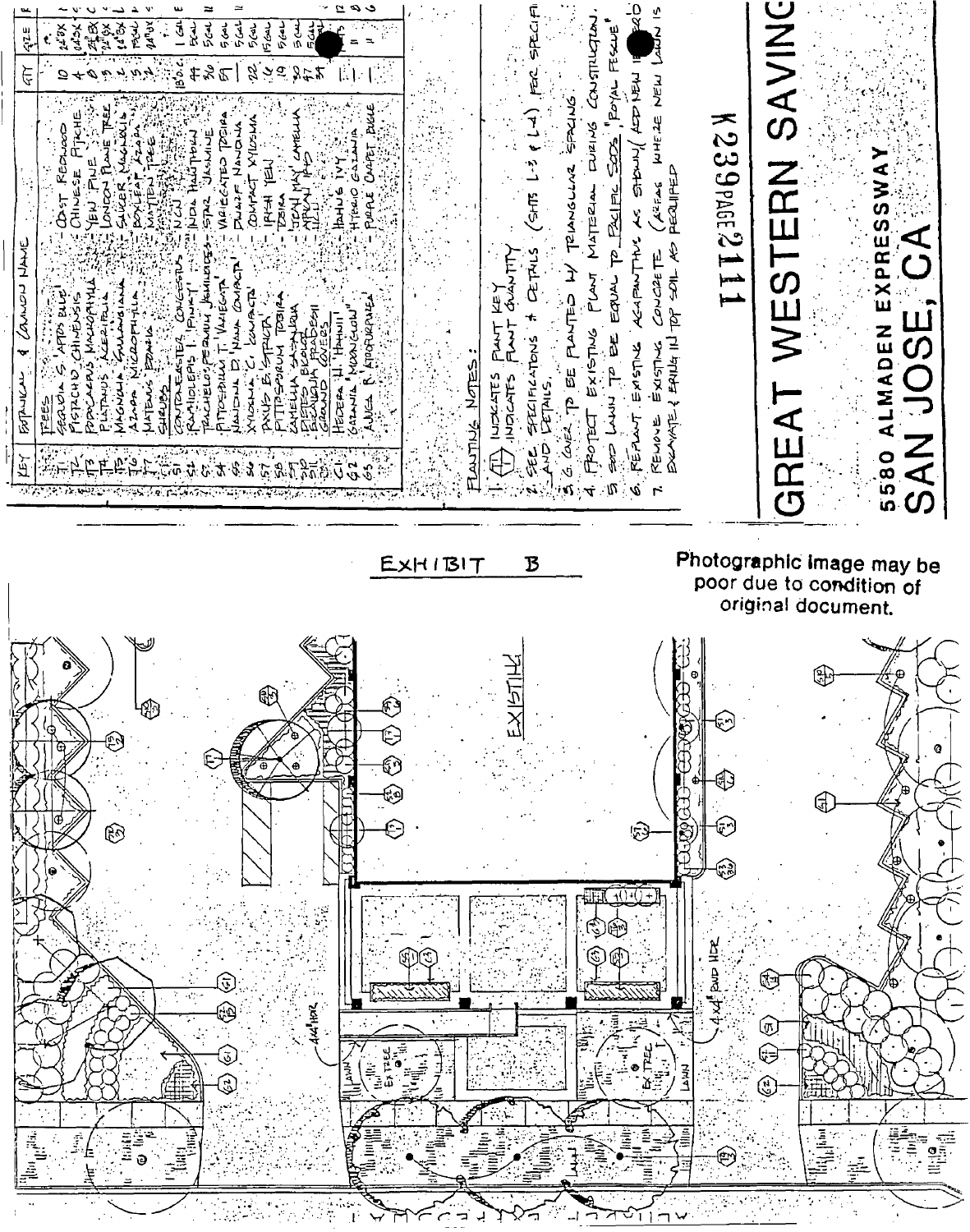| <b>County of Santa Clara</b>                                                                                                                                                                                                                                                                                                                                                                                                                             |                        | <b>Transportation Agency</b><br>1555 Berger Drive<br>San Jose, California 95112 |  |  |
|----------------------------------------------------------------------------------------------------------------------------------------------------------------------------------------------------------------------------------------------------------------------------------------------------------------------------------------------------------------------------------------------------------------------------------------------------------|------------------------|---------------------------------------------------------------------------------|--|--|
| <b>California</b>                                                                                                                                                                                                                                                                                                                                                                                                                                        |                        |                                                                                 |  |  |
|                                                                                                                                                                                                                                                                                                                                                                                                                                                          | TRANSMITTAL MEMORANDUM |                                                                                 |  |  |
| Prepared by D. Logan<br>Reviewed by $R$ . Scott $\parallel \parallel \parallel$<br>Submitted by J. Reading<br>APPROVED: DIRECTOR <sub>1</sub> /m                                                                                                                                                                                                                                                                                                         | Page 1 of 2            | S.D.1<br>DATE: May 7, 1987                                                      |  |  |
|                                                                                                                                                                                                                                                                                                                                                                                                                                                          |                        |                                                                                 |  |  |
|                                                                                                                                                                                                                                                                                                                                                                                                                                                          |                        | COUNTY BOARD OF SUPERVISORS: Agenda Date June 2, 1987 [1tem No. 11]             |  |  |
|                                                                                                                                                                                                                                                                                                                                                                                                                                                          |                        |                                                                                 |  |  |
| FROM: $\mathscr{EF}_{\texttt{FIGONE}}$ , PROPERTY, PLANNING AND PROPERTY<br>SUBJECT: LANDSCAPE AGREEMENT WITH GREAT WESTERN SAVINGS                                                                                                                                                                                                                                                                                                                      |                        | SUPERVISORS<br>UN 2 1987<br>Board<br>Clerk                                      |  |  |
| RECOMMENDED ACTION:                                                                                                                                                                                                                                                                                                                                                                                                                                      |                        | $\tilde{z}$<br>the<br>Deputy<br>$\overleftrightarrow{\mathrm{o}}$               |  |  |
| COUNTY<br>Authorize the chairperson to execute the agreement betweer $\theta$<br>Clerk<br>Cle<br>Great Western Savings and the County of Santa Clara for the<br>installation and maintenance of landscape improvements on Almaden<br>Expressway and Blossom Hill Road.<br><b>AINS</b><br>THE<br>CLARA<br>FISCAL IMPLICATIONS:<br>$\mathbf{\Sigma}$<br>$\alpha$<br>e<br>No expenditure of County funds is involved.                                       |                        |                                                                                 |  |  |
| REASONS FOR RECOMMENDATION/BACKGROUND:                                                                                                                                                                                                                                                                                                                                                                                                                   |                        | <b>SANT</b><br><b>NALD</b>                                                      |  |  |
| On a typical section of County expressway where access is a scaping and maintenance of the landscape of the installation of ate companies location of<br>$5\overline{8}$<br>ଌ<br>restricted, the County is responsible for the installation of<br>landscaping and maintenance of the landscaped areas. In some cases<br>private companies located adjacent to these areas are allowed to<br>landscape and maintain them with the approval of the County. |                        |                                                                                 |  |  |
| This landscape agreement, which is on the County's standard<br>form, permits Great Western Savings to landscape and maintain the<br>area shown on the Exhibit "B" attached'to the agreement.<br>Western Savings will assume liability for injury, death, loss,<br>accident or damage to any persons or property arising out of the use<br>of this area for landscaping purposes.                                                                         |                        | Great                                                                           |  |  |
| The County reserves the right to rescind this agreement after<br>giving a sixty day written notice to Great Western Savings.                                                                                                                                                                                                                                                                                                                             |                        |                                                                                 |  |  |
|                                                                                                                                                                                                                                                                                                                                                                                                                                                          |                        |                                                                                 |  |  |
|                                                                                                                                                                                                                                                                                                                                                                                                                                                          | n WK                   |                                                                                 |  |  |

| . II IN |  | -2 1487 |
|---------|--|---------|
|---------|--|---------|

 $\cdot$   $-$ 

. ..

 $\ddot{\phantom{a}}$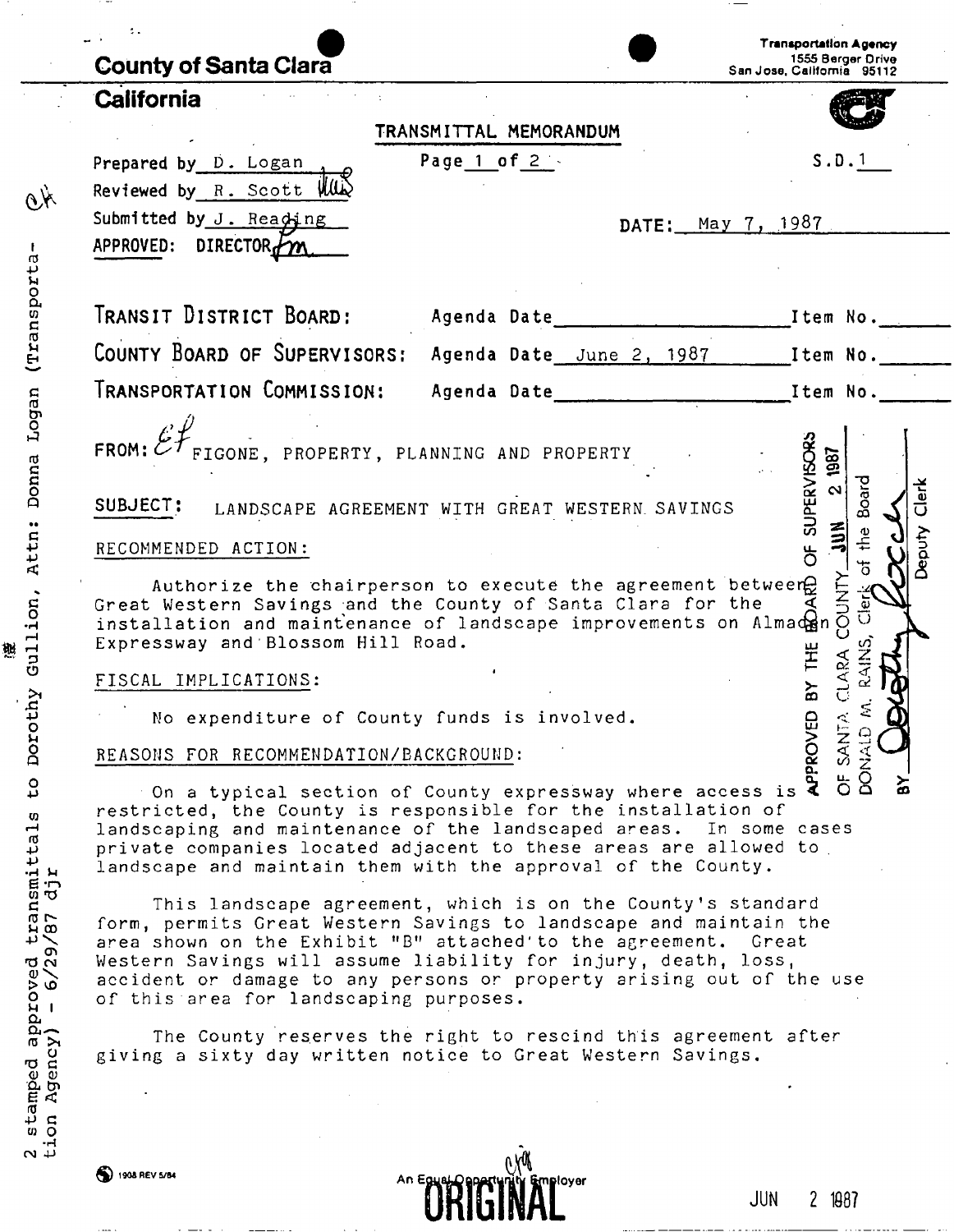Page 2 of 2

DATE: May 7, 1987

**TRANSIT DISTRICT BOARD AGENDA DATE:** 

**COUNTY BOARD OF SUPERVISORS AGENDA DATE:** June 2, 1987

## **TRANSPORTATION COMMISSION AGENDA DATE I**

**SUBJECT:** LANDSCAPE AGREEMENT WITH GREAT WESTERN SAVINGS

#### CONSEQUENCES OF NEGATIVE ACTION:

The County would continue responsibility for maintenance of this area.

#### .STEPS, FOLLOWING APPROVAL:

The Clerk of the Board should return the original fullyexecuted agreement to the T/A Property Division. The Property Division will record the original and return it to the Board.

\*

EAF:DL:kh

cc: S. Bruce, Design and Construction R. Van Etten, Planning and Property

WPLD13

₿Ŗ

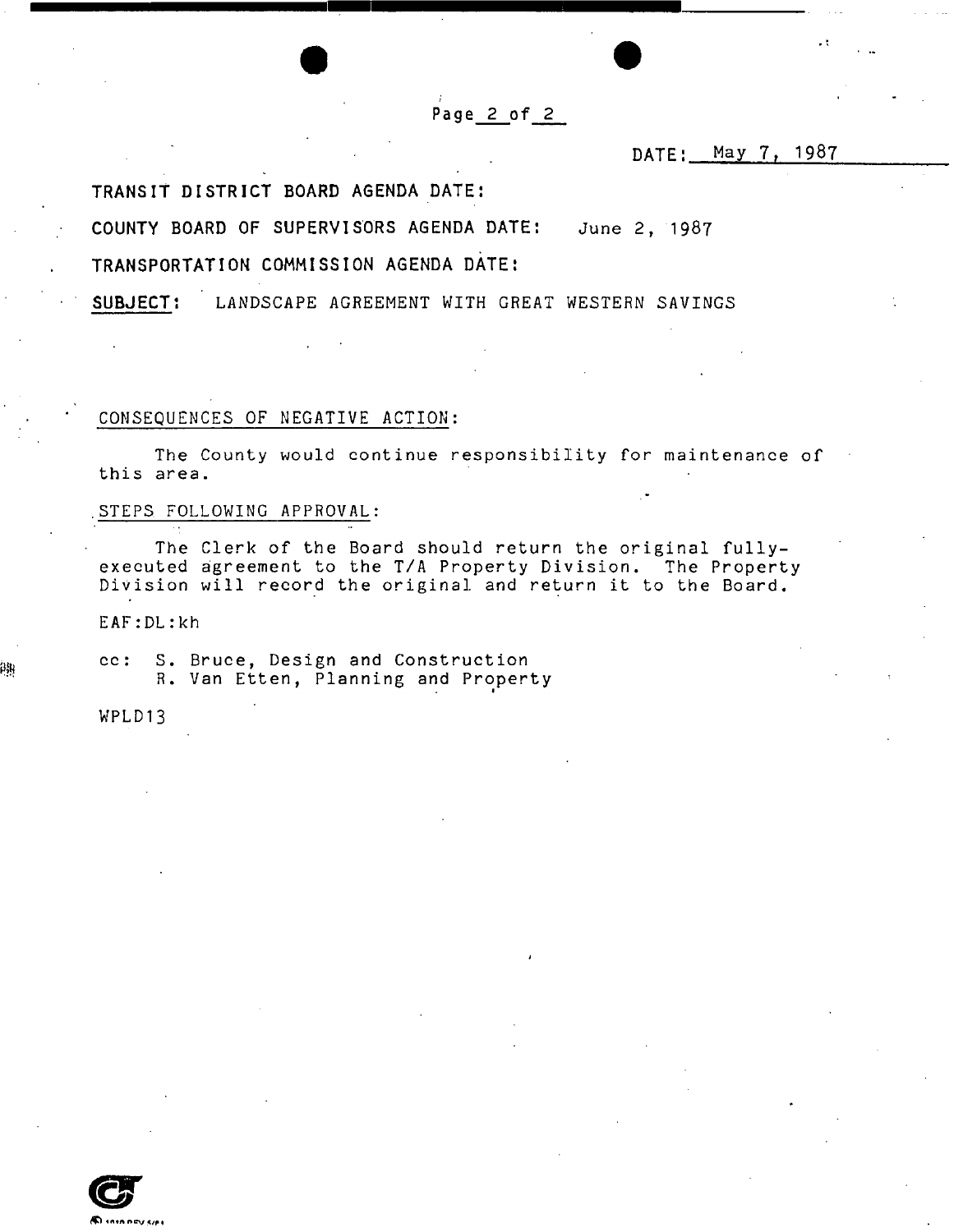**A.P.N. 458-16-001**  PARCEL No. 1000-201

LANDSCAPE AND MAINTENANCE AGREEMENT BETWEEN

Great Western Savings & Loan

#### AND THE COUNTY OF SANTA CLARA

This is an agreement between Great Western Savings & Loan hereinafter called "Owner" and the COUNTY OF SANTA CLARA, hereinafter called "COUNTY".

WHEREAS, the COUNTY has the jurisdiction over the Roadway shown on the map attached hereto as Exhibit "B"; and

WHEREAS, "Owner" desires to landscape and maintain the shaded area at its own expense; and

WHEREAS, the Board of Supervisors of the County of Santa Clara finds and determines that it is in the best public interest to grant the request of "Owner" ;

NOW, THEREFORE, it is mutually agreed as follows: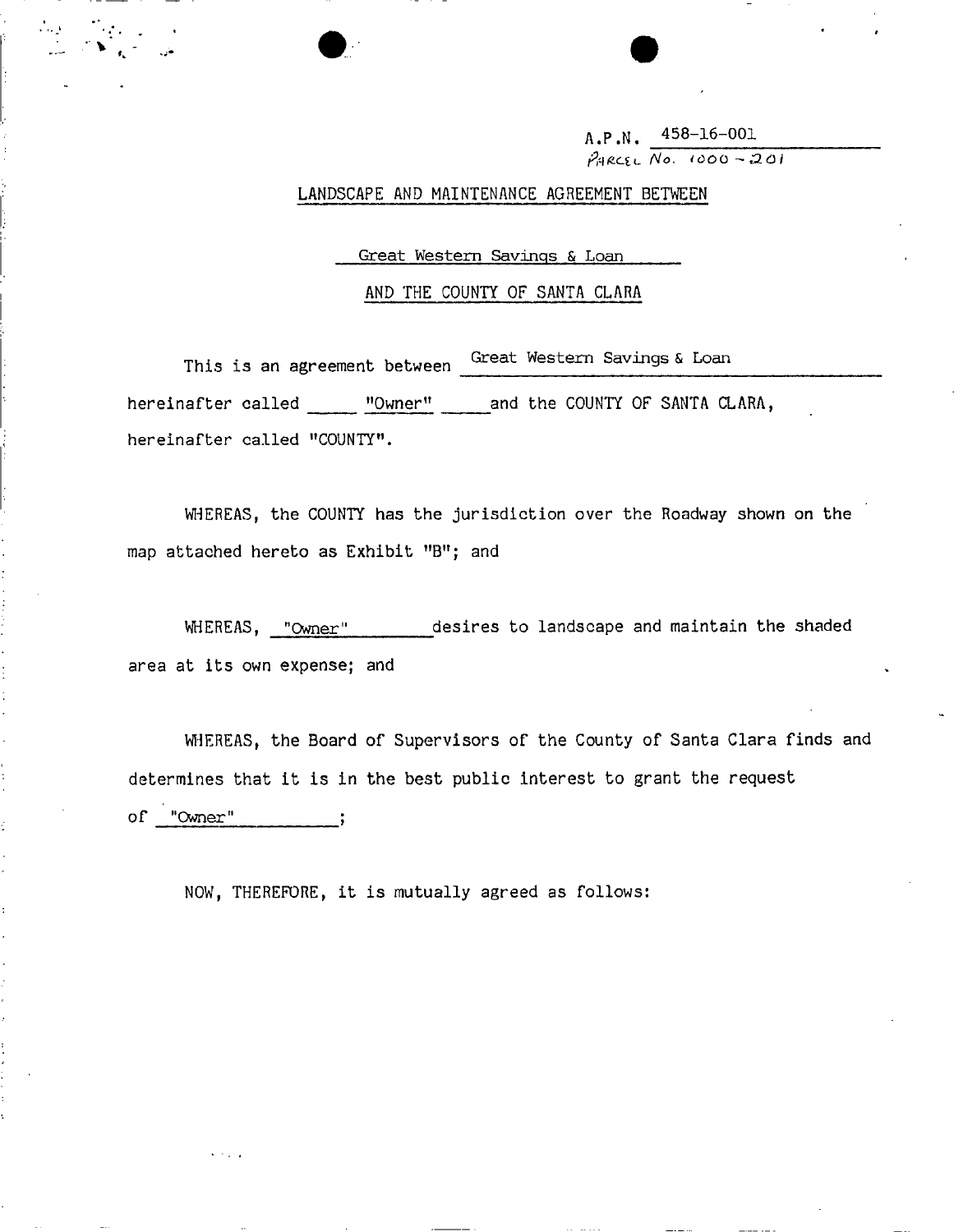### 1. AGREEMENT BINDING ON SUCCESSORS IN INTEREST

This agreement is an instrument affecting the title or possession of the real property described in Exhibit A. All the terms, covenents and conditions herein imposed shall be binding upon and inure to the benefit of the successors in interest of Owner. Upon the sale or division of the property described in Exhibit A the terms of this agreement shall apply separately to each parcel and the owner of each parcel shall succeed to the obligations imposed on Owner by this agreement.

2. COUNTY hereby grants permission to "Owner" to landscape and maintain the shaded area on the attached Exhibit "B".

3. "Owner" shall assume the defense and agree to save harmless and indemnify COUNTY, its officers and employees from any liability for injury, death, loss, accident or damage to any persons or property arising out of the use of said shaded area for landscaping purposes.

4. "Owner" hereby agrees at its own expense to landscape and maintain the shaded area, that said landscaping shall be kept trim and shall not interfere with sight clearance for traffic on adjacent roadways, and that said landscaping shall not, in the judgement of the Road Commissioner, become a public eyesore.

5. In the event Owner fails to maintain any landscaping required to be maintained under this Agreement, County may, at its option, maintain the landscaping and collect all the costs from the owner.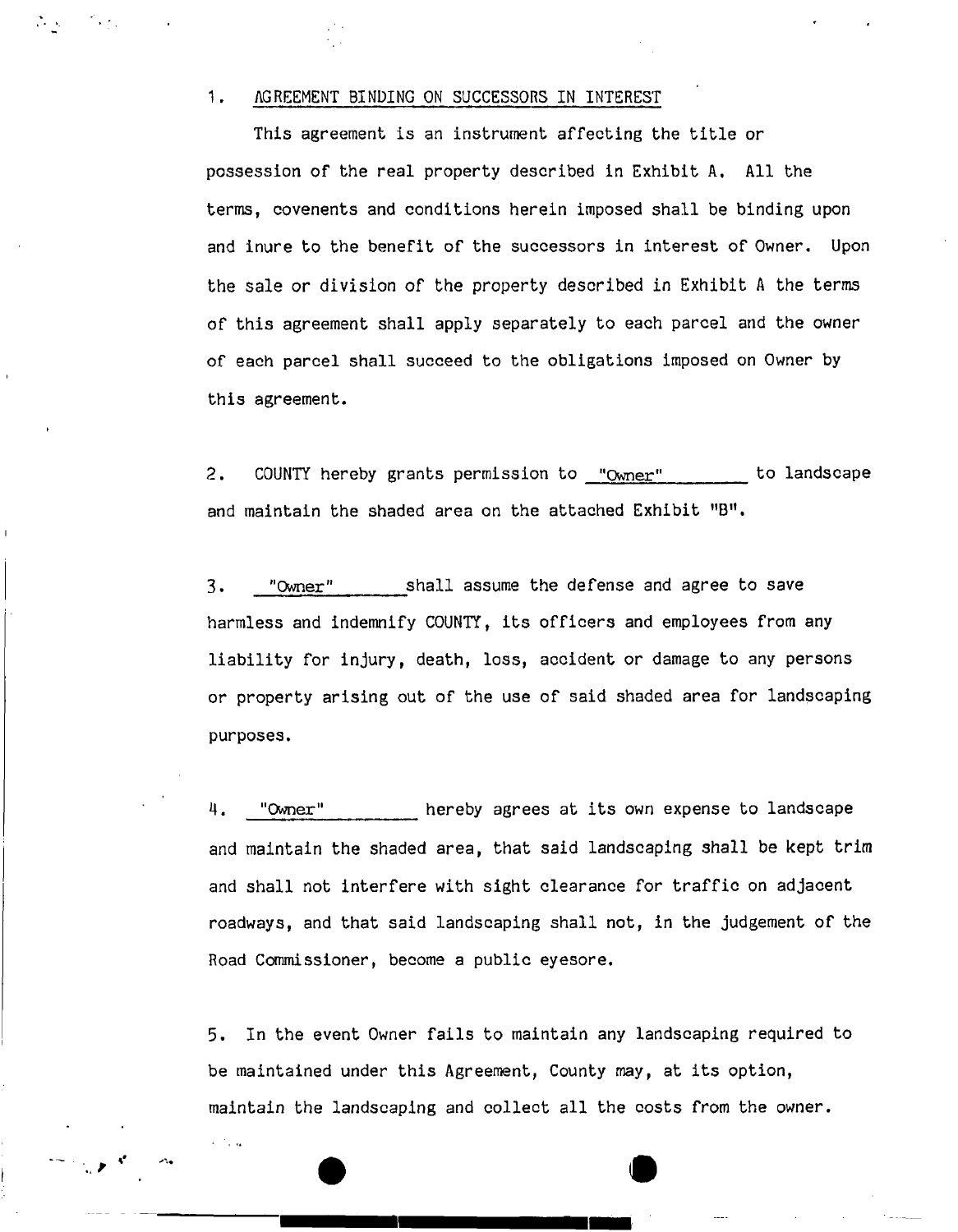|           | STATE OF CALIFORNIA<br>Alameda<br>SS.<br>. COUNTY OF<br>April<br>On this $3rd$ and day of<br>Steve Mitchell<br>County, personally appeared_______                                                                                                                                                                    | (INDIVIDUAL)<br>19 87, before me, the undersigned, a Notary Public in and for said                                                                                                 |
|-----------|----------------------------------------------------------------------------------------------------------------------------------------------------------------------------------------------------------------------------------------------------------------------------------------------------------------------|------------------------------------------------------------------------------------------------------------------------------------------------------------------------------------|
| ERE<br>ũ. | personally known to me, or proved to me on the basis of satisfactory evidence<br>to be the person(s) whose name(s) is/are subscribed to the within instrument.<br>and acknowledged to me that has had not executed the same.<br>Witness my hand and official seal.<br>Notary Public in and for said County and State | ふうだいかんかん こうへい アルプション<br>OFFICIAL SEAL<br>DIANNA C. PUMFORD<br>NOTARY PUCLIC - CALIFORNIA<br>ALAMEDA COUNTY<br>My commission expires June 2, 1969.<br>びんはんせんにん あいたい かいきだい ほうけんせいそうき |
|           | Dianna C. Pumford<br>Name (Typed or Printed)<br>2402 IBC 10011                                                                                                                                                                                                                                                       | (This area for official notarial seal)                                                                                                                                             |

STATE OF CALIFORMIA

र<br>बार्ग प्र

COUNTY OF SANTA CLARA

On this day of , in the year before n<br>Deputy Clerk of the Board, personally appeared<br>known to be the Chairperson of the Board of Supervisors of the in the year  $\overline{\phantom{0}}$  $before me$ County of Santa Clara and known to me to be the person who executed the within statement on behalf of said political subdivision and acknowledged to me that he/she executed the same.

 $SS.$ 

Deputy Clerk of the Board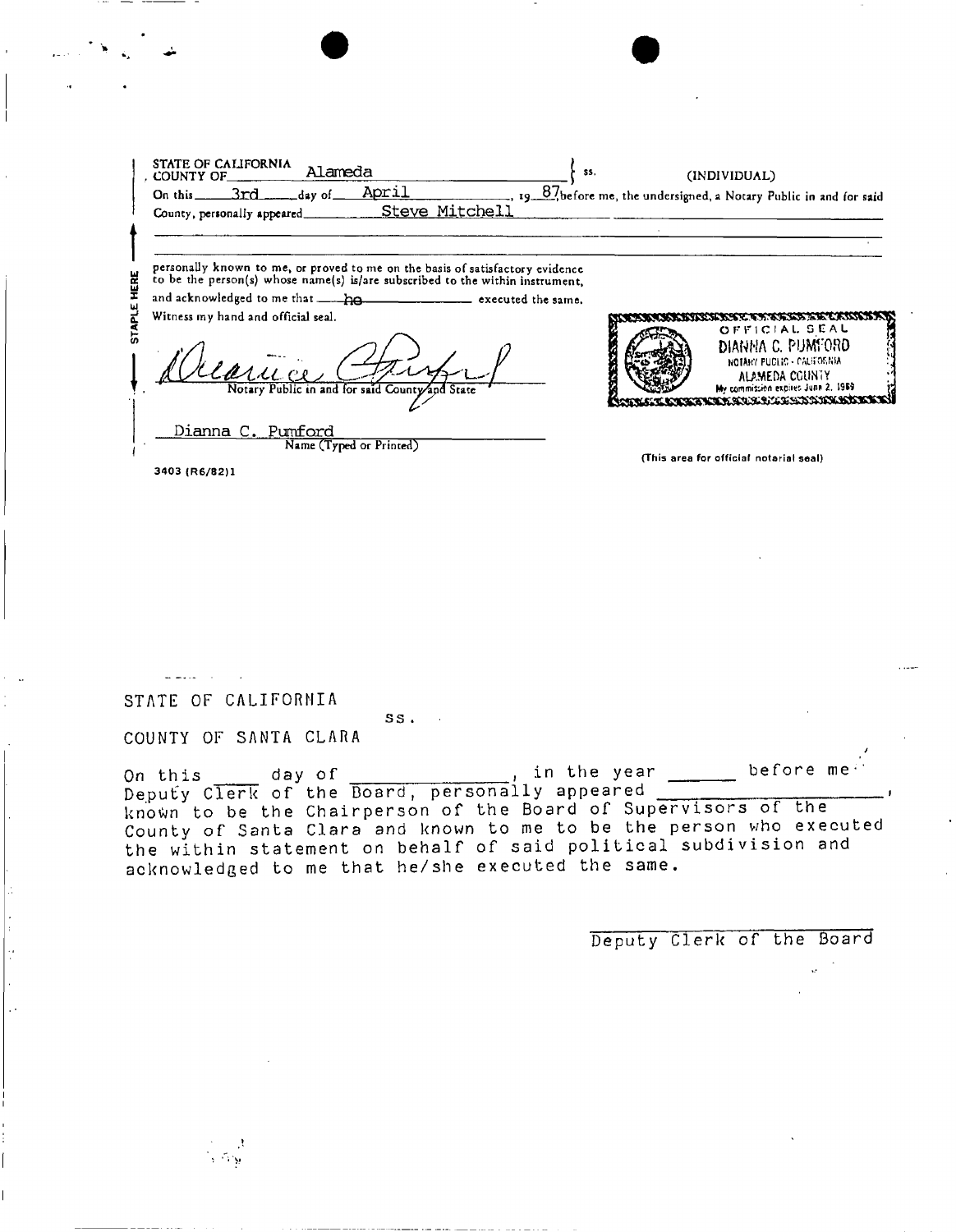6. COUNTY reserves the right to rescind the permission granted herein upon the giving of a sixty (60) day written notice to **"Owner"** 

7. Any notices required to be sent under the terms of this agreement shall be addressed as follows:

To COUNTY: Property Division County of Santa Clara Transportation Agency 1555 Berger Drive, Room 205 San Jose, CA 95112

 $\mathbb{F}_{q^2}$ 

| To: | "Owner" | Great Western Savings & Loan |
|-----|---------|------------------------------|
|     |         | Branch Development           |
|     |         | 7600 Dublin Blvd.            |
|     |         | Dublin, CA 94568             |
|     |         | $(415)727 - 4933$            |

Page  $3$  - Landscape Agreement,  $A.P.N$ 

| N.: 458-16-001 |                 |
|----------------|-----------------|
|                |                 |
|                |                 |
| By:            | 'Steve Mitchell |
|                |                 |

**Title: Regional Manager** 

THIS SPACE FOR NOTARY FORM

`පි`  $\geq$ Executed this date:

COUNTY OF SANTA CLARA

by ^ Chairperson, Board of Supervisors

ATTEST: DONALD M. RAINS, Clerk Board of Supervisors

APPROVED AS TO FORM AND LEGALITY:

/Deputy County Counsel

WPDW04

 $\mathbf{r}$ 

Y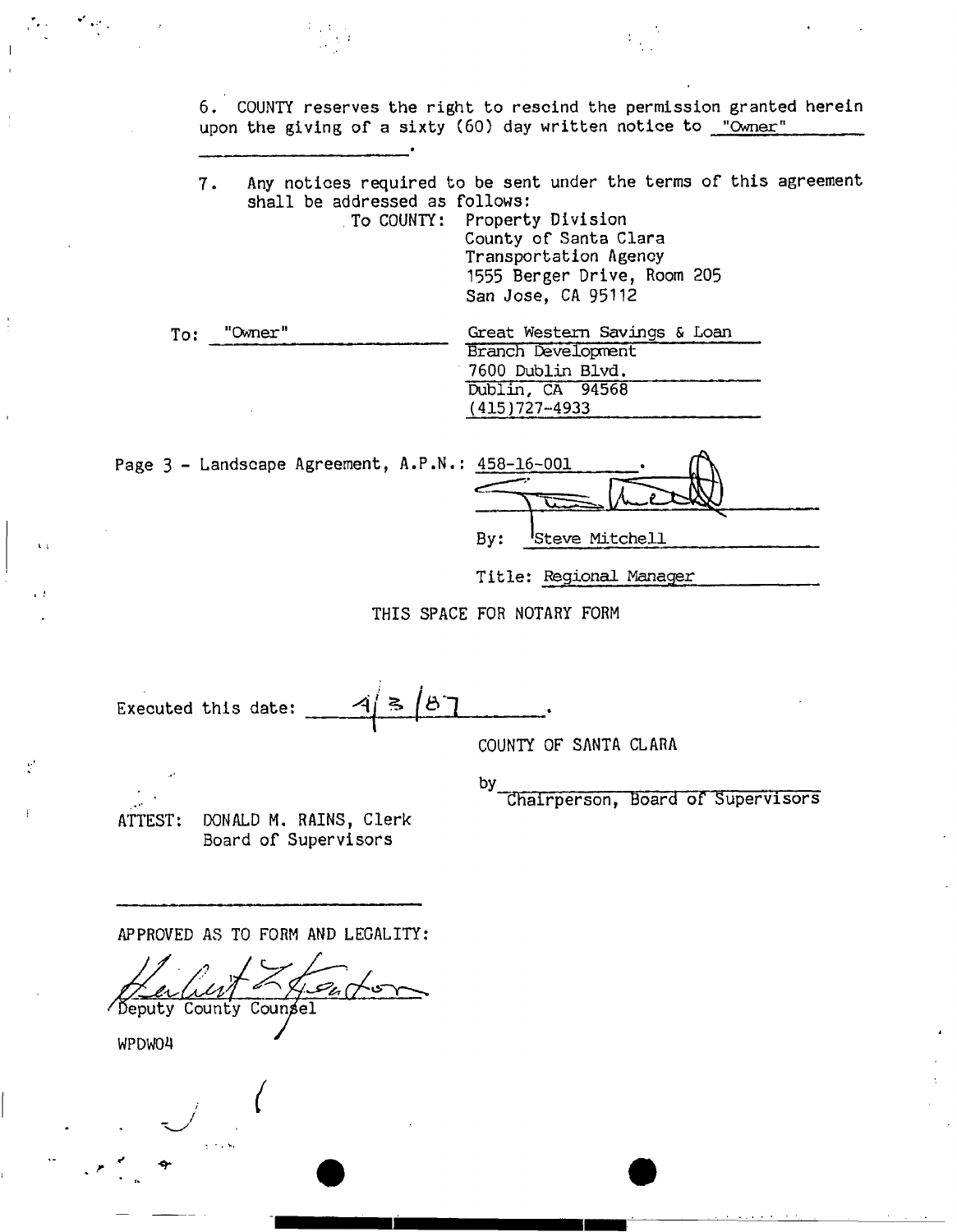